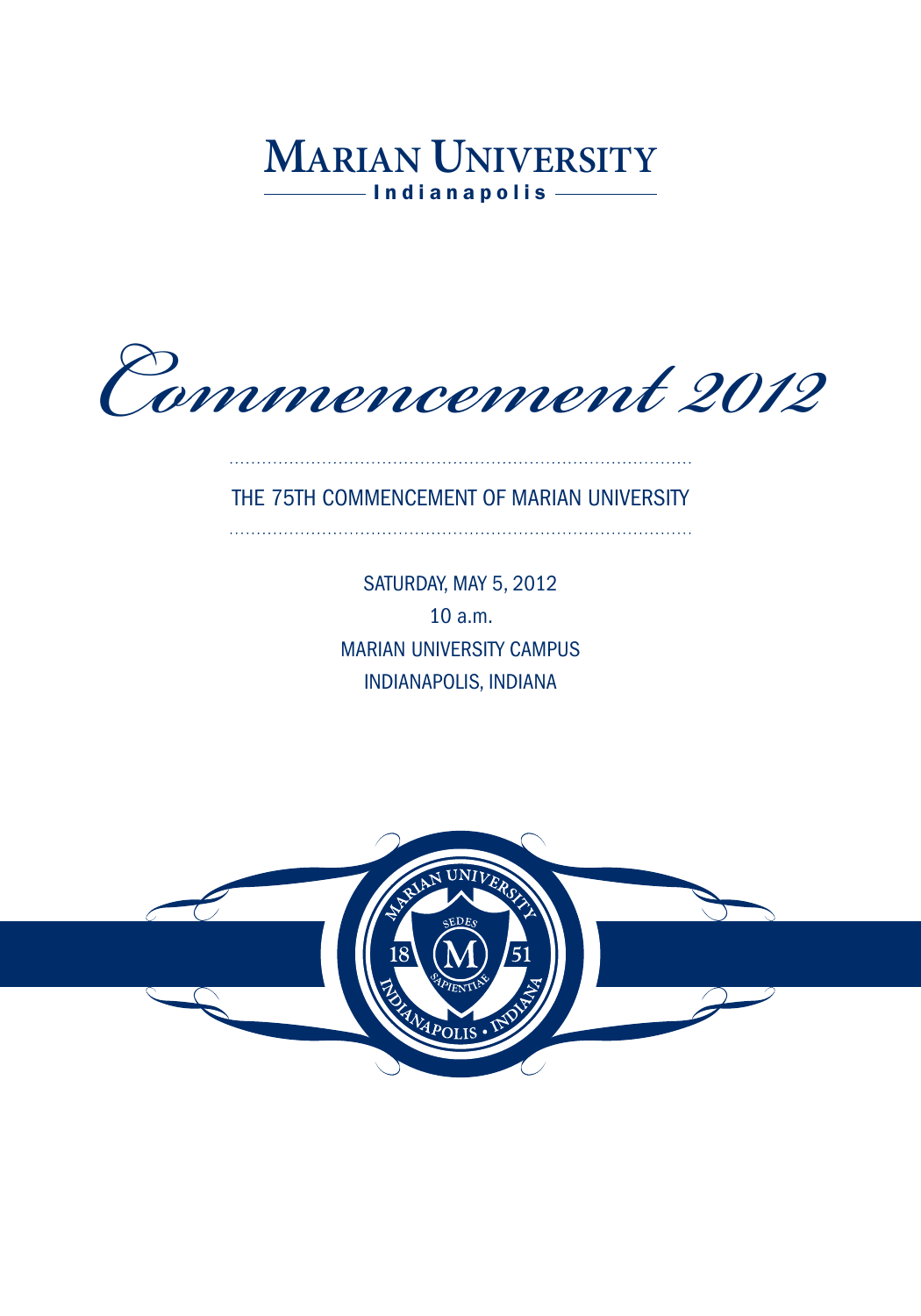

Marian University grew out of the dedication and vision of Sister Theresa Hackelmeier and the Sisters of St. Francis, Oldenburg, who established a school in Oldenburg, Indiana, in 1851. After a number of transformations the school became Marian College in 1936. The college moved to Indianapolis in 1937 and classes began on September 15 in Allison Mansion.

On July 1, 2009, Marian College became Marian University. On May 4, 2011, Marian University received pre-accreditation status for a new medical school. On August 24, 2011, Marian University broke ground for the Michael A. Evans Center for Health Sciences that will house the College of Osteopathic Medicine and the School of Nursing.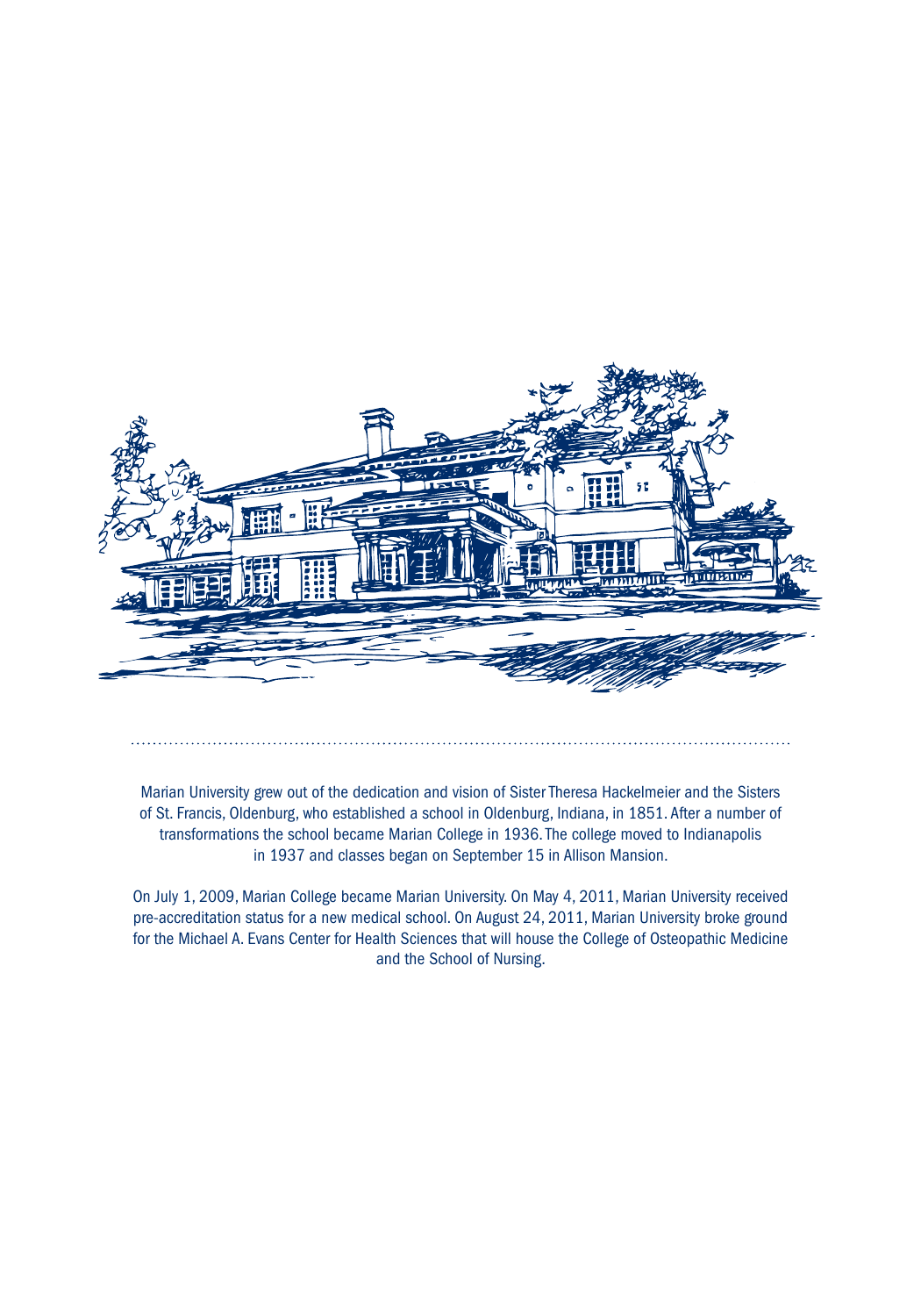



### President Daniel J. Elsener, *Presiding*

#### PROCESSIONAL

*Pomp and Circumstance* by Edward Elgar *The audience will remain seated during the processional.*

### INVOCATION

 Reverend Monsignor Joseph F. Schaedel, M.S., M.Div. '70, *Pastor, St. Luke the Evangelist; Vicar for Religious and Director of the Mission Office and Society for the Propagation of the Faith, Archdiocese of Indianapolis*

#### COMMENCEMENT ADDRESS

Sister Barbara Piller, OSF '71, *Congregational Minister, Sisters of St. Francis, Oldenburg, Indiana*

#### CONFERRING OF HONORARY DEGREES

 Sister Jean Marie Cleveland, OSF '64, *Vice President for Mission Effectiveness* William P. Eckman '74, *Chairperson, Marian University Board of Trustees*

 Doctor of Divinity Mother Mary Clarissa Dillhoff, OSF

 Doctor of Business Administration John A. Purdie

 Doctor of Humanities Eugene and Marilyn Glick

#### SENIOR CLASS ADDRESS AND PLEDGE

Amy Nicole Bueno, *Senior Class President*

#### WELCOME TO CLASS OF 2012

Matthew Browning '00, *President, Marian University Alumni Association*

### CONFERRING OF DEGREES IN COURSE

Daniel J. Elsener, *President*

#### Introductions by

Thomas J. Enneking, Ph.D., *Executive Vice President and Provost*

#### Candidates presented by

 James Norton, Ph.D., *Dean of the School of Liberal Arts* Russell Kershaw, Ph.D., *Dean of the Clark H. Byrum School of Business* Lindan Hill, Ph.D., *Dean of the School of Education* Loren Bertocci, Ph.D., *Dean of the School of Mathematics and Sciences* Anita Siccardi, Ed.D., APRN, BC, *Dean of the School of Nursing*

#### Assisted by

 John A. Hill, OFS, *Registrar The audience is requested to refrain from applause until after the degrees have been conferred.*

#### **BENEDICTION**

Sister Jean Marie Cleveland, OSF '64, *Vice President for Mission Effectiveness*

#### **RECESSIONAL**

 *Fanfare and Recessional* by James D. Ployhar  *The audience will remain seated during the recessional.*

#### GRADUATE RECEPTION

St.Vincent Health Field

#### MUSIC BY THE Marian University Wind Ensemble

Directed by Sidney Hearn, Ph.D.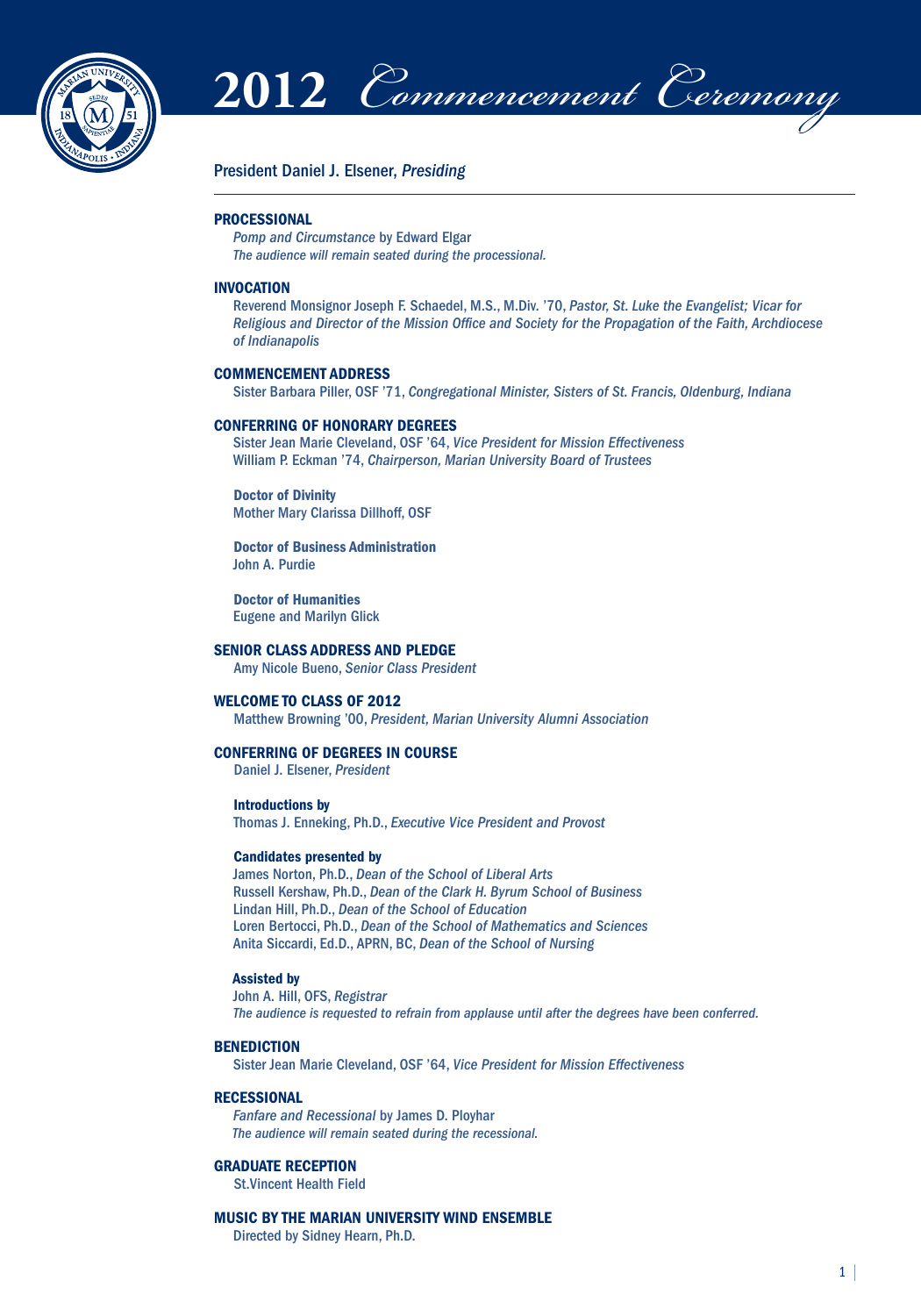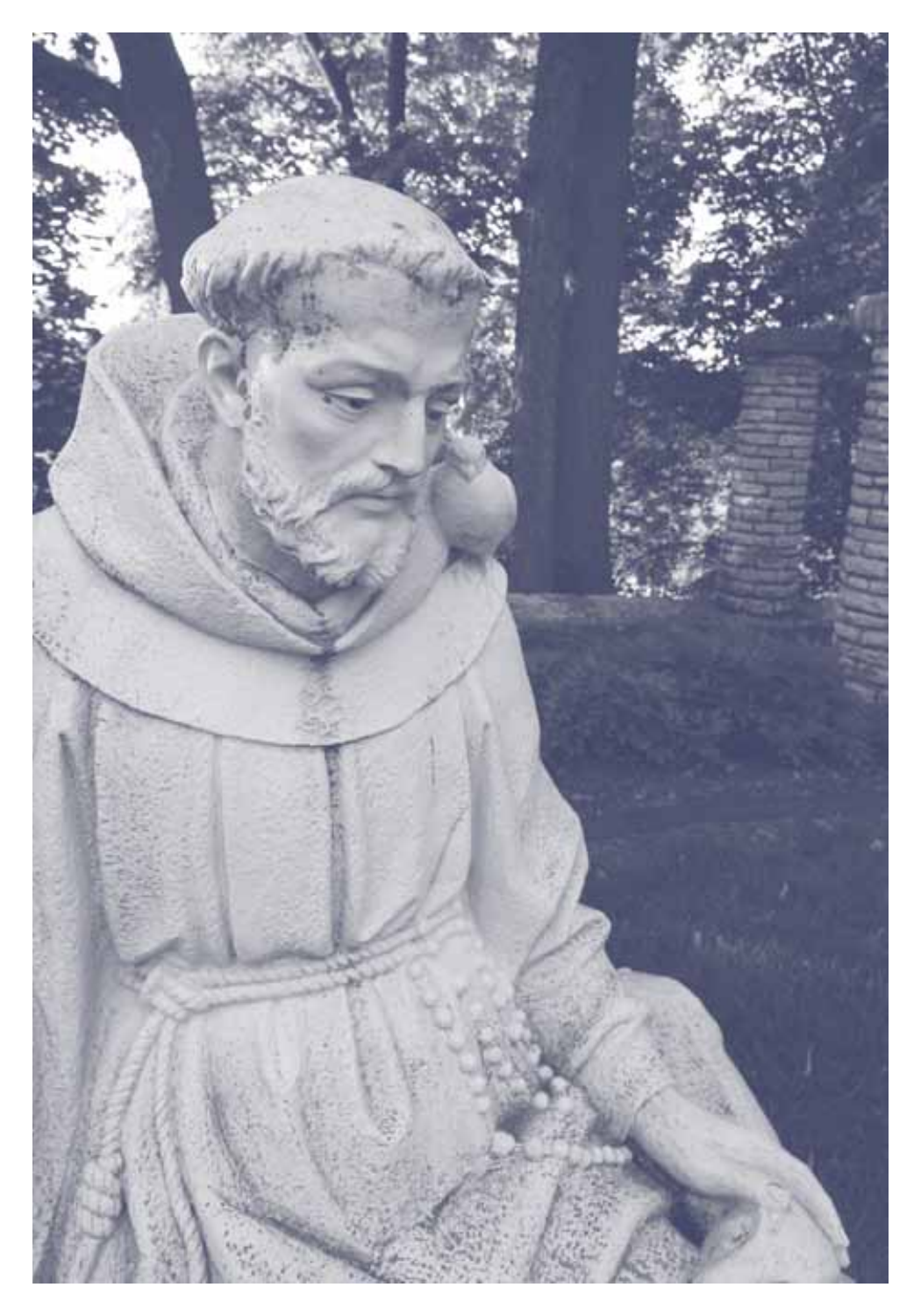# Faculty Emeriti

Sister Margaretta Black, OSF '61 Reverend Francis E. Bryan, M.Div. James J. Divita, Ph.D. William J. Doherty, Ph.D. Shirley J. Friedman, RN, MSN, CNS Sister Mary Gloria Gallagher, OSF, M.M. '46 Sister Stella Gampfer, OSF '61

# University Marshals

#### Grand Marshal William Mirola, Ph.D., *Presiding Officer of the Faculty*

Banner Carriers Cheryl Hertzer, Ed.D. Master of Arts in Teaching

Andrew Smith, M.B.A. Clark H. Byrum School of Business Raymond Haberski, Ph.D. School of Liberal Arts

James E. Goebel, M.A. Mary T. Haugh, Ph.D.

Mary Malatesta, M.B.A. Richard J. Minasz, Ph.D. Lynn E. Morrell, Ph.D. Esther O'Dea, RN, Ph.D.

Sister Marilynn Hofer, OSF, Ph.D. '60

Susie Beesley, Ph.D. School of Education

Jeffrey McClure, M.S. '88 School of Mathematics and Sciences William Pedtke, M.A. Rosanne R. Pirtle, Ph.D. Sara E. Reid, M.A., M.S. Jerry Stumpf, Ph.D. Constance L. Wesner, M.S.Ed. Sister Ruth Ann Wirtz, OSF, M.M. '56 Sister Adele Zahn, OSF, Ph.D.

Christopher Burns, RN, MSN, FNP-C School of Nursing

Lesley Neff, M.A. Marian's Adult Programs

# Board of Trustees

#### 2011-12 **MARIAN UNIVERSITY** Indianapolis

### William P. Eckman '74, *Chairperson* Sister Barbara Piller, OSF '71, *Vice Chairperson*

Daniel J. Elsener Michael Becher Sister Margaretta Black, OSF '61 Stephen Burns Clark H. Byrum John T. Cardis '63 Phil Carson '81 Mark Daniel '80 John Dillon Joseph Doyle William V. Drew '65 William P. Eckman '74 Denise B. Feser '77 Sister Christa Franzer, OSF '70 Theaodis Gary Jr. Stephen J. Hackman David Haire '71 Sister Marilynn Hofer, OSF, Ph.D. '60 Sister Margaret Horney, OSF '75 Ben D. Huang, DO S. Michael Hudson Joseph R. Impicciche

Jerry Jones Sister Miriam Kaeser, OSF '71 Fred S. Klipsch Clif Knight Jr., M.D. Sister Joanita Koors, OSF '77 Alan E. Leighton '62 Tobin McClamroch Sister Jackie McCracken, OSF '72 Sister Barbara Piller '71 John A. Purdie Reverend Monsignor Joseph F. Schaedel, M.S., M.Div. '70 Jerry D. Semler Leonard Strom '68 Andrea R. Terrell, Ph.D. Michael Vierling '93 D. Anthony Watt '69 Mary L. Welch '68 Marvin White Richard A. Young Raul E. Zavaleta

#### Trustees Emeriti:

Alvin S. Bynum Robert G. Decraene John H. Grogan Eugene Henn William Kelsey '61 Robert B. McConnell Robert H. McKinney Reverend Thomas J. Murphy Charles O'Drobinak Frank Russell Joseph L. Smith Sr. '71 K. Clay Smith Jack R. Snyder, *Chairman Emeritus* Mary Young '47 Gerald S. Zore '63

### 2012 GRADUATION PLEDGE

We, the 2012 graduating class of Marian University, as citizens of the global community and children of God, pledge to share our profound gifts of knowledge, faith, respect, and care with society and the world so that we may honor the *excellent teachers who transformed our lives.*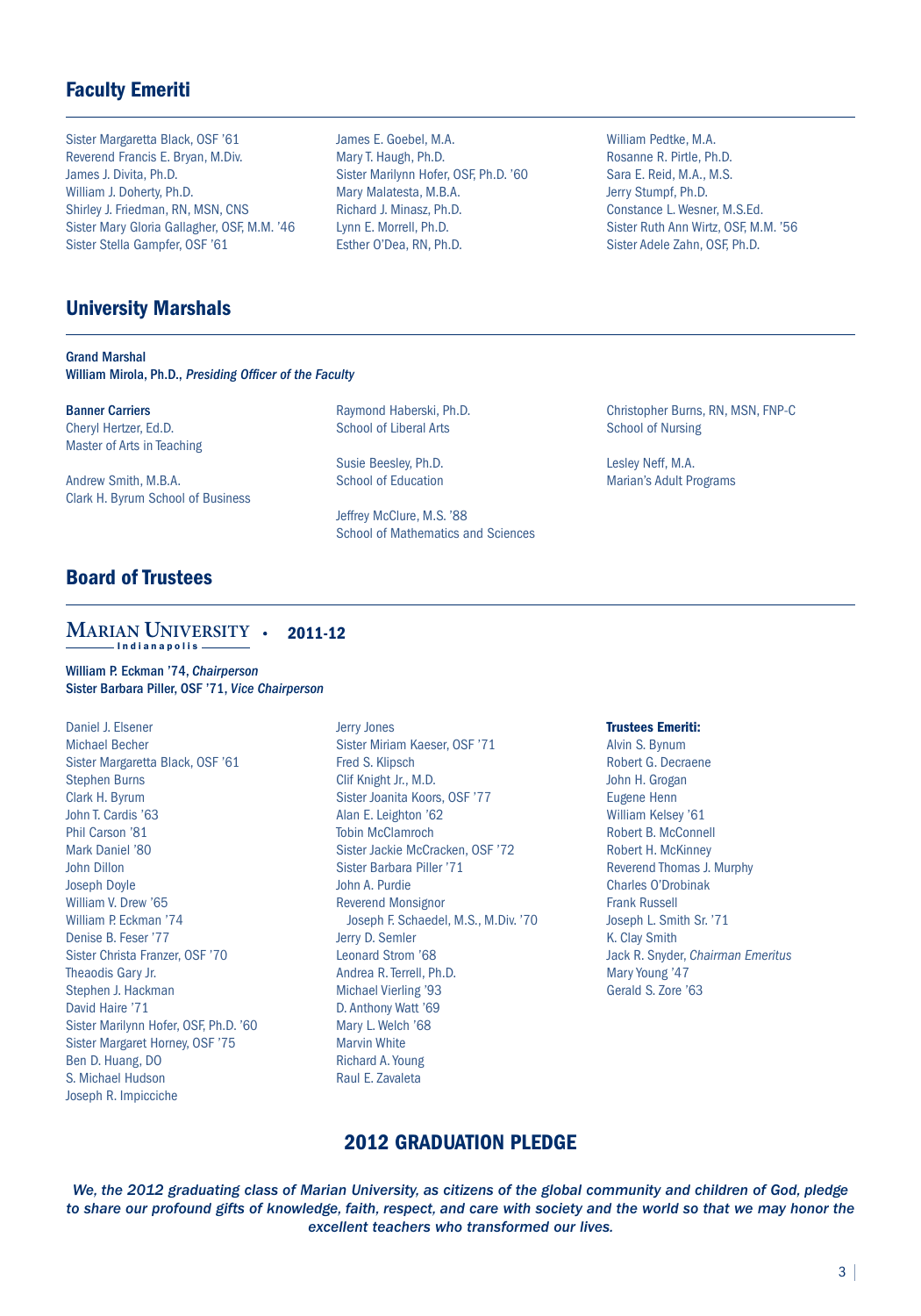### Mother Mary Clarissa Dillhoff, OSF

#### Recipient of Posthumous Doctor of Divinity

*Sister Barbara Piller, OSF '71, congregational minister and 2012 commencement speaker, will receive the degree on behalf of Mother Clarissa.*

Mother Clarissa Dillhoff was the founder and first president of Marian College at Oldenburg (1936-37), and in Indianapolis (1937-48). One of the first Oldenburg Franciscan Sisters to receive a bachelor's degree (from Catholic University of America), she held a firm belief in the importance of higher education for women. As director of Immaculate Conception Academy in Oldenburg, in 1910 she obtained state accreditation for St. Francis Normal, a teacher-training school for Sisters of St. Francis, and served as its first president.

In 1924, she gained approval for the establishment of Immaculate Conception Junior College, open to both Sisters and lay women. As Superior General of the Oldenburg Congregation from 1926 until 1938, she presided over the merger of both two-year colleges to create Marian College in Oldenburg, a four-year teacher training college in Oldenburg, in 1936. Later that year, she directed the purchase of the James Allison estate in Indiana as the new site for Marian College, a four-year liberal arts college for women. As president of the new college, she personally directed renovation and equipment of the buildings, supplied initial maintenance funds, appointed the first faculty members, and recruited the first students. While residing on campus after 1941, she taught courses in logic, Cardinal Newman's theology, and Dante.

Marian University is privileged to recognize this woman who founded our beloved institution and made extraordinary contributions to education in Indianapolis with an honorary degree of Doctor of Divinity. We are honored that Sister Barbara Piller, OSF '71, congregational minister of the Sisters of St. Francis, is accepting this award on her behalf.

### John A. Purdie

### Recipient of Doctor of Business Administration

John Purdie is a certified public accountant and a graduate of the University of Notre Dame. He has a master of science degree from the Herman C. Krannert School at Purdue University. He served as president of Regency Windsor Capital, Inc., a family-owned real estate investment holding company in Florida.

Purdie grew up in Evansville, Indiana. He joined the Continental Illinois National Bank and Trust Company in Chicago (now Bank of America) following graduation. Purdie also served in the United States Army. After his discharge, Purdie joined Arthur Andersen in Chicago and then moved to Indianapolis to join American Fletcher Corporation where he held various positions of increasing responsibility.

Purdie serves on the Marian University Board of Trustees. He is a member of Legatus of Indiana, where he has served in a number of capacities, and has been involved with Right to Life of Indianapolis, the St. Luke's Catholic Church Finance Council, and the Lay Board of Advisors for Our Lady of Grace Monastery. He has also been active with the Indiana CPA Society, the American Institute of CPAs, and the Financial Executives Institute.

Purdie is married to his loving wife, Pam. Together, they have been blessed with four wonderful children and five beautiful grandchildren.

Marian University is honored to recognize this man who has employed his many talents to sustain and promote economic stability and who has donated so much of his time and resources to supporting the Catholic Church in Indianapolis.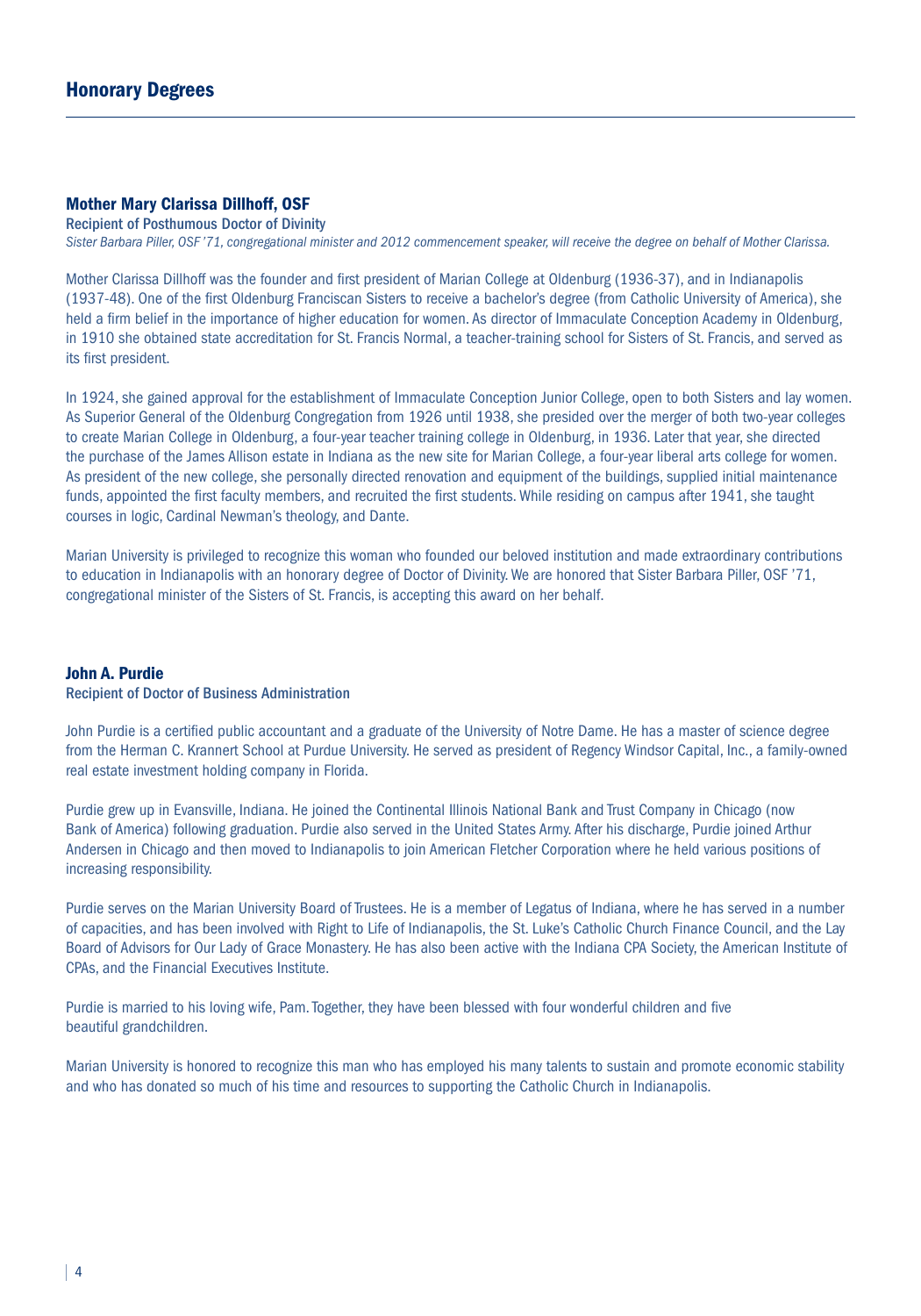### Eugene and Marilyn Glick

### Recipients of Doctor of Humanities

Native Hoosiers Eugene and the late Marilyn Glick are among the most generous philanthropists in Indiana.

Following military service in the European Theater during World War II, Mr. Glick returned to Indianapolis and developed the GI loan program for a downtown bank. Mr. Glick and his new wife Marilyn started Indianapolis Homes, a builder of affordable homes. Indianapolis Homes evolved into the Gene B. Glick Company, one of the country's leading apartment developers and operators. As the business grew and Mrs. Glick became the mother of four girls, she transitioned to full-time parenting and community service. She made substantial personal leadership contributions to the Indiana State Symphony Society and its Young Audiences program, she was president of the Borinstein Home Guild (now Hooverwood Guild) from 1966-68, and she founded People of Vision in Indiana.

In addition to establishing the Indiana Authors Award with The Indianapolis Public Library Foundation, Glick charitable funds have invested substantially in Indiana educational institutions, hospitals and the Pro-100 program. Mrs. Glick's interest in the arts has also led to Glick charitable donations to the Indianapolis Art Center and its Marilyn K. Glick School of Art.

At Marian University, the Glicks generously supported the Nina Mason Pulliam EcoLab with a \$550,000 gift in 2008 and have indicated a willingness to provide additional gifts in the future. Additionally, the Glick-funded Pro-100 program, which pays inner-city youth to work at parks, schools, and other properties during the summer, supplies the EcoLab with volunteers.

Marian University is honored to recognize this couple who have done so much to improve the quality of life for and opportunities available to the people of Indianapolis and beyond. We are privileged to have Ms. Marianne Glick, daughter of Mr. and the late Mrs. Glick, accepting this award on their behalf.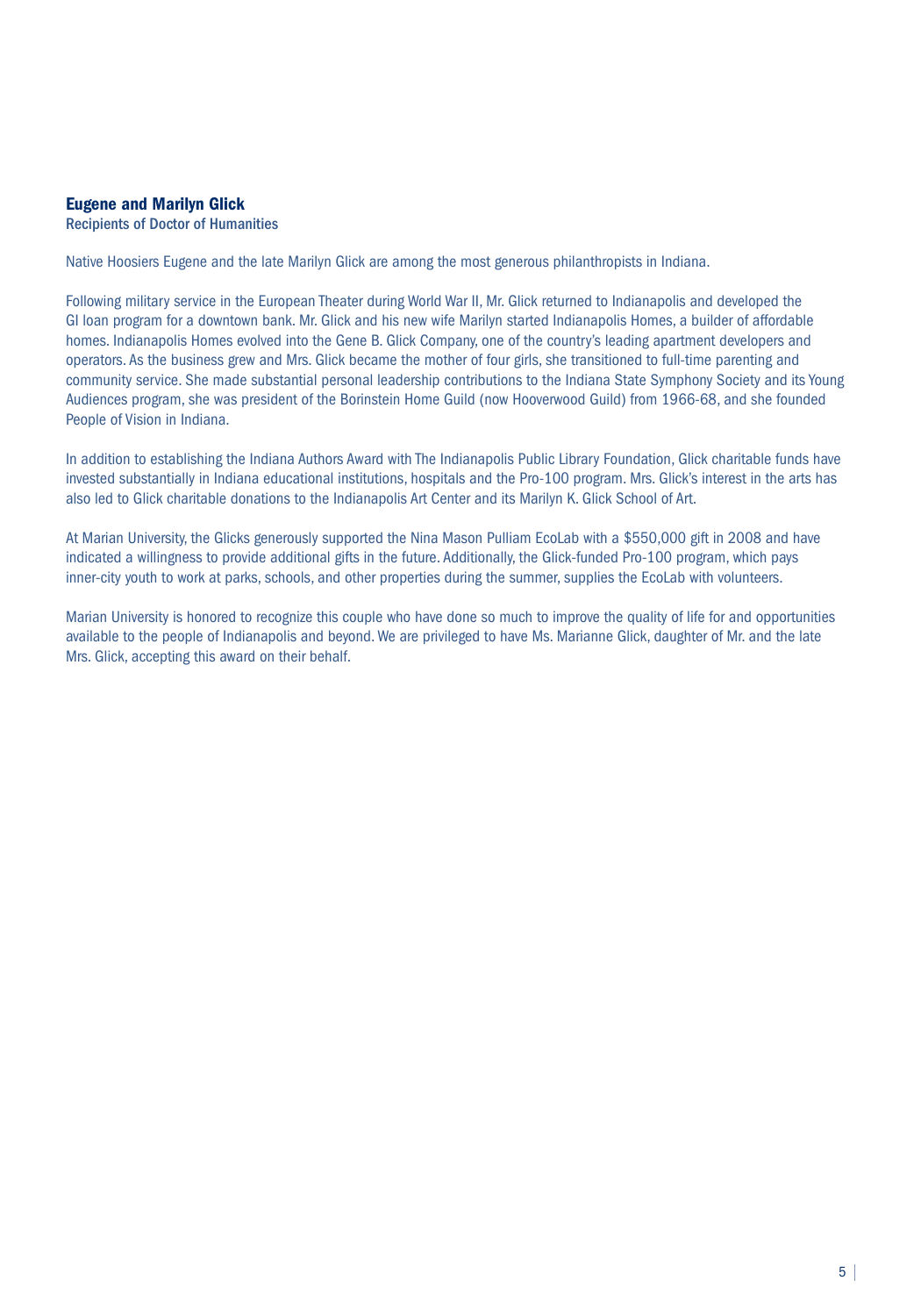*Candidates for Degrees*

# May 5, 2012

Candidates in a baccalaureate program who have earned at least 60 credit hours of graded coursework at Marian University and who have achieved a grade point average of 3.50 or above are awarded Latin Honors as follows: cum laude, grade point average of 3.50; magna cum laude, grade point average of 3.70; summa cum laude, grade point average of 3.80. In this program, Latin Honors are based on April 2012 academic status. Diplomas are awarded subject to satisfactory completion of requirements certified by the registrar.

# Master Degrees

#### Master of Arts in Teaching

Amy Elisabeth Agosta Christina Lynn Allegree Brandon Lee Appleton Hanno Friedrich Becker Brittany Joann Booth Jessica Reneé Buell Alaine Marie Burch Shawnta L. Burrell-McDonald Grace Erin Cameron Crista Lee Carlino Rachel Anne Carlisle Mellissa Merindy Carpenter Holly Michelle Carson-Kernodle Randolph Stewart Carl Cochran Jr. Megan Annette Contreras Timothy Allen Crissman Katherine Elizabeth Cross Melissa Morgan Cuthbert Colby Alexander Davis Mave Lane Davis Sarah Bridget Davis Lesley Ann Derringer Elizabeth Suzanne Dilts Alex Donald Duncan Nathaniel James Fleckenstein Anne Marie Fogler Spencer Harry Fort Robert Stewart Fowler Brent Jay Freeman Reem Fryling Willis Gao Laura Elizabeth Garrison Andrew Martin Gatza Anja Katherine Geary Jean Mary Guernsey Nicole Leneah Hakes Caitlin M. Hannon Carla Deniece Harper Emanuel Floyd Harper IV

Ashley Marie Hebda Toby J. Hennessy Elizabeth M. Herrera LaToya N. Hill Krista Louise Hirr Miles J. Hodge Torissa Jean Hoffman Tony James Homan Victoria F. Hulit Brennen Eileen Humphrey Ashley Nicole James Janelle Alyse Jenkins Danielle Alise Johnson London Athena Johnson Nicholas Michael Johnson Lori Rhea Jones Nathaniel Scott Kaplan Carolyn Ann Kegeris Hannah Lois Kertland Vicki Lynn Ketchum Julie Pearl Kilger Catherine Mary Kline Katherine J. Kyler Christina K. Lear Andrew Joseph Lentz Ian Thomas Loughead Federica Lyford-Pike Carly Marie MacDonald Mary Jo Mack Elisabeth Martina Madrid Matthew Michael Mayer Amanda Sue McCarthy Mackinzie Lynn McClain Lee Anne McKelvey Heather Denise Melrose Lynn Marie Molnar Allison Lindsey Moore Katherine McGuire Morgan Brittany E. Nelson Lance Ronald Nelson Sarah Malloy Nichols

Jacquelyn L. Norris Ezra Oluwatosin Owolabi Matthew Langston Parker Nicholas A. Parks Steven William Pelych Nicholas Anthony Perry Alyson Nicole Petts Adam Louis Pitt Kelly Ann Pontius Neal Anthony Pourroy Clair Elizabeth Purtell Rachel Kathryn Quinn Natalia Quintana Anna Maria Rahilly Keeanna Jessica Marie Reid Andrea Dickenson Richmond Laura Elizabeth Riggins Robert Scott Rollins Crystal M. Rucker Jason Matthew Schall Caitlin Frances Schrup Steven Russell Service Susan Kimberly Shonle Khadijah Siddeeq Jason A. Smith Alyssa Nicole Starinsky Christiana M. Stevenson Ashley Lauren Stewart Becky Lynn Swarms William David Templeton Tyler William Thiems Aaron Wesley Walker Keona Antoinette Walker Randall Edward Warren Kathleen Diana Wilds Kimberly A. Williams John Marshall Wolf Mary Catherine Wright Anthony Young Noelle Allyson Younger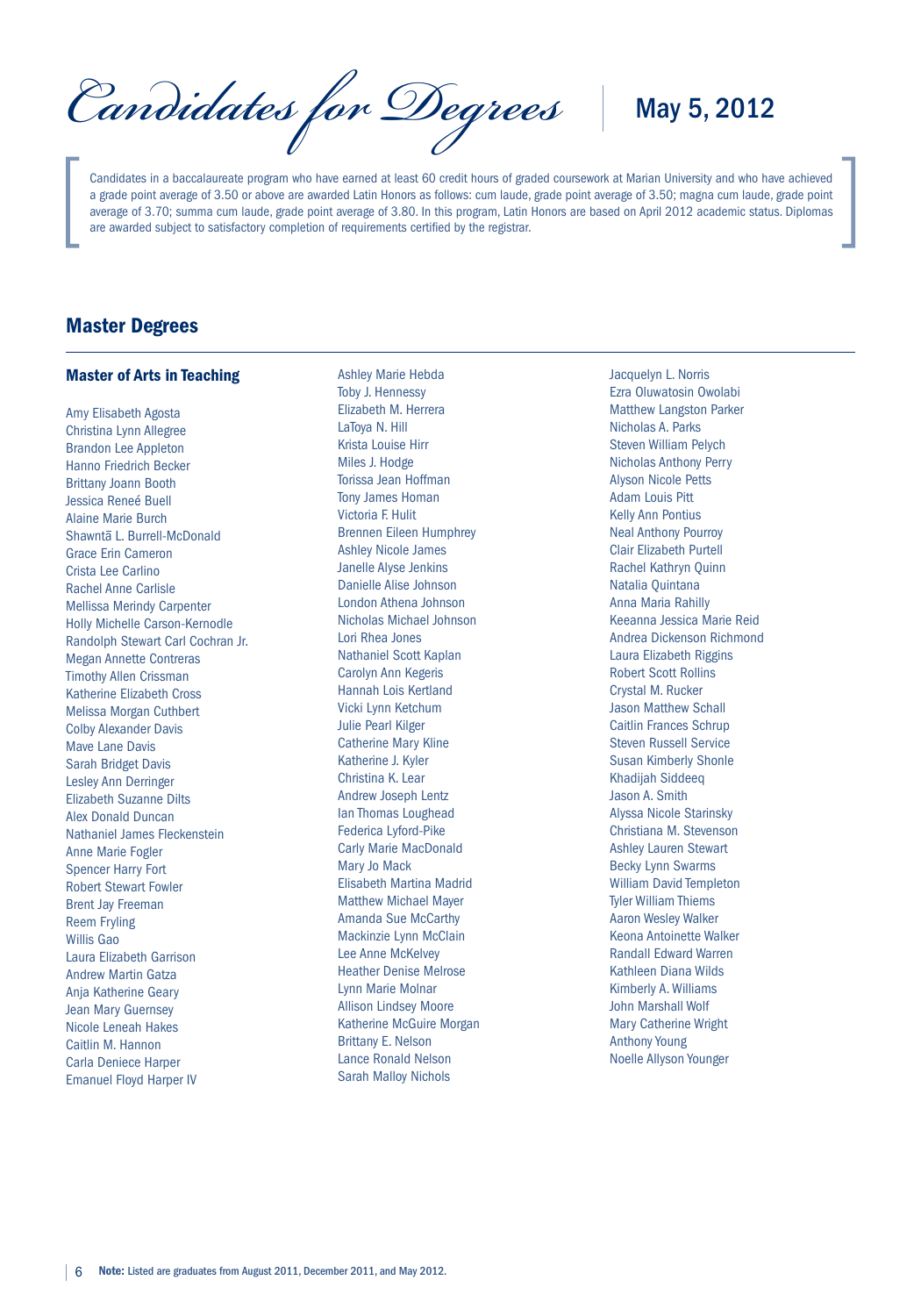# School of Liberal Arts

### Bachelor of Arts

#### Art

Samantha Jo Crump Skylar Michele Halpin Kathryn June Medford Isaiah Anthony Newkirk (second major photography)

Art History Alyson Marie O'Conner

### Catholic Studies

Thomas DeStazio Luder Wilfredo Fernandez Jeremy Thomas Goebel Peter Nicholas Jansen, *cum laude* Joseph Braden Maher, *summa cum laude* Charles Andrew Peñalosa, *summa cum laude* (second major history) Tyler Ray Tenbarge, *summa cum laude* Alexander Thomas Witt, *cum laude*

#### Communication

Bayli Michelle Bumen Dexter Joseph O'Brien Taylor

#### English

Justin Eugene Alvis, *summa cum laude, Honors Program* Allison Marie Boike, *summa cum laude* (second major art) Marissa L. Coffin Jonathan M. Fuller Brianna Jean McCaslin, *summa cum laude, Honors Program* (second major sociology) Karen Ann McNulty, *magna cum laude, Honors Program* Brant Nicholas Smith Mallori Elizabeth Smith, *summa cum laude* Adam Michael Swift, *summa cum laude* Ted Joseph Swogger

#### French

Wesley Michael Bremer, *summa cum laude*

#### Graphic Design

Jennifer Nichole Camerer Curtiss Lee Malicoat Jr. Shannon Colleen Murray Lillian Alexandria Sanders Kendra Grace Wilmes, *summa cum laude* (second major photography)

#### **History**

Joseph Daniel Elsener, *cum laude, Honors Program* (second major political science) Austin Joseph Hall, *cum laude, Honors Program* Mark Samuel Koselke, *magna cum laude* Shelby Ann Livengood, *Honors Program* Corey Alger Newberry Andrew Patrick Starling Kenneth Casey Woods

### **Music**

Ryan Day Chelsey Elizabeth Ann Edwards, *cum laude, Honors Program* Kimberly Denise Kenny Philippe Andre Moore Jamie Michelle Waller, *magna cum laude*

#### Pastoral Leadership

Caitriona Rose Beardmore Megan Brittany Gehrich Katherine Irene Lubs, *cum laude* Katherine Amanda Orberson, *summa cum laude, Honors Program* (second major Spanish)

#### Political Science

David Randel Abney Bennett D. Bensman Misty Michelle Black, *cum laude* Dane Phillip Ferguson Timothy Charles Hendricks Steven Daniel Schenberg Nicholas Daniel Snow

### Psychology

Nelda Christina Anderson Amanda Marie Craft Kelsee Marie Evans, *cum laude* Morgan Doughty Jones, *Honors Program* Patricia A. Kuntz Sarah Ann McGary, *summa cum laude*

# Religious Education

Joseph M.J. Kruse, *cum laude*

Sociology Anthony Byron Freimanis Kelly Jo Summers

#### Spanish

Laura Elizabeth Neuman, *summa cum laude*

### **Theology**

Stephanie A. Bernard Jeffrey Lawrence Dufresne, *cum laude* (second major philosophy) Robert A. Gulla Carrie J. Miannan, *summa cum laude* Nicholas Wayne Soellner (second major psychology)

### Bachelor of Science

### Psychology

Elizabeth Kain Campbell, *summa cum laude* Claire Marie Gall Jacquelyn Marie Hanisch Allyson Catherine Higgenbottom, *cum laude* Aereka Rae Johnson Christiana Renee Williams

### Associate in Arts

### Art

Marni A. Smith

#### Liberal Arts Heather M. Embry

Psychology Terri Ellen Tharpe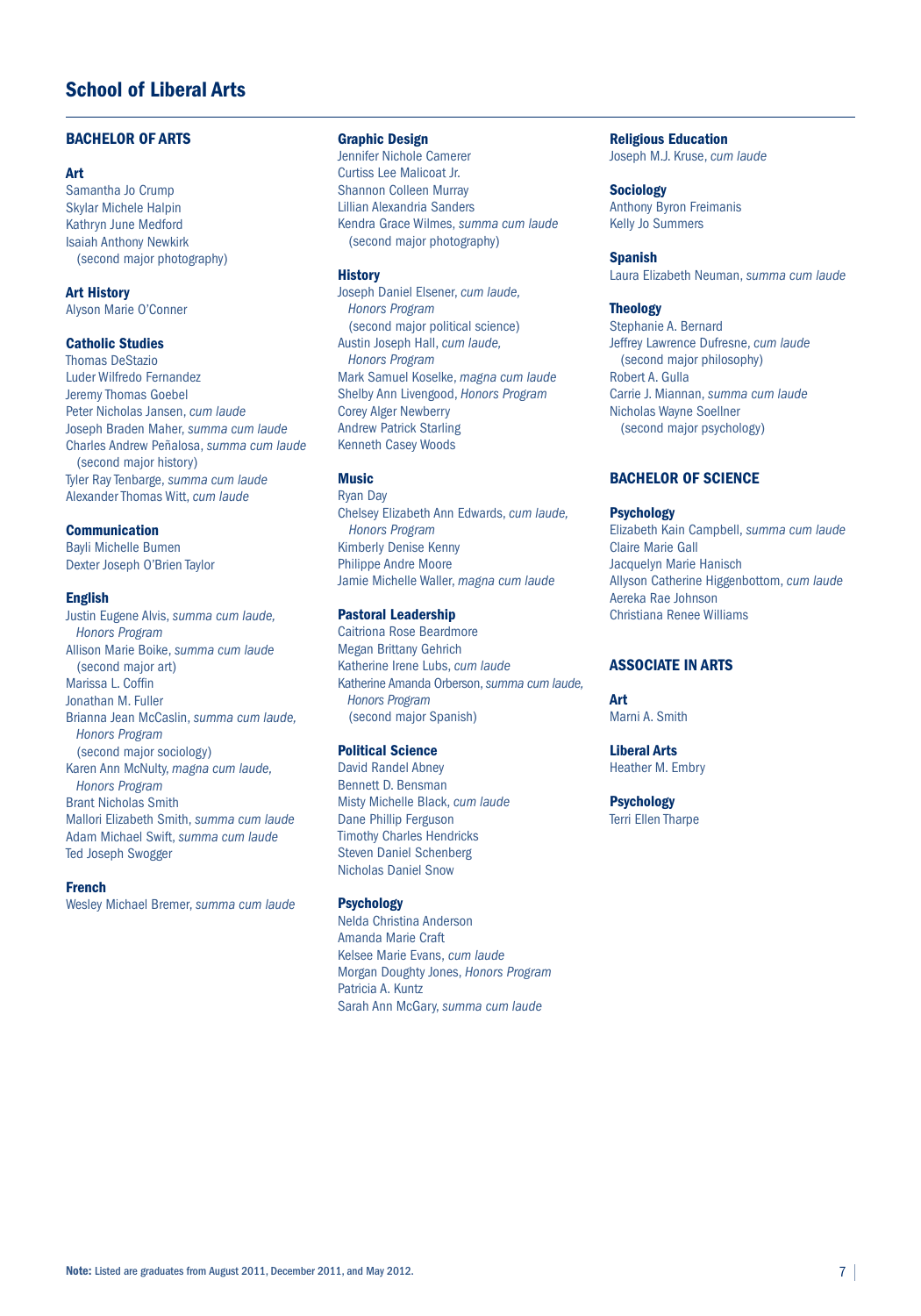# Clark H. Byrum School of Business

### BACHELOR OF ARTS

#### Economics

Zachary Aaron Davis Jacob L. Sullivan

### Bachelor of Science

#### Accounting

Lisa Antoinette Blankman, *summa cum laude* Antoinette Denise Bridges (second major finance) Tyler Jacob Clarke (second major finance) Gabriel Charles Cotton (second major finance) Charles Joseph Feeney Miranda Elizabeth Garlitch, *summa cum laude* (second major finance) Jeffrey Frank Hokl Jr. Matthew Joseph Horan (second major finance) Tyler Jacob Kleinschmidt (second major finance) Allison Leigh Mitchell, *summa cum laude* Amber Lynn Stetzel (second major finance) Alex James Sylvester (second major finance) James Mbugua Wangari (second major finance) Lauren Nicole Wheeler, *cum laude* (second major finance)

### Finance

Zachary Aaron Davis Matthew Lewis Stoner (second major management) Alex J. Wieseler

### Management

Harold Coy Beilby Chase Alexander Brackin Nicholas David Bradford Justin C. Burdine Brittany Leann Camp Thomas Everett Joseph Cruz Eric R. Duncan Benjamin Dunham Casandra Joan Flaherty Ian Christian Garner Lauren Ashley Gerbick Oluwatosin Odunayo Ikudabo Kevin Michael Kolb Christina Antonia Lorah Kellen J. Mackin Jared Paul Mills Christopher Joseph Murray Brandin James Newton Joshua Alan Reagin (second major accounting) Daniel James Reed Evan Bennett Schludecker Preston Robert Smith Tyler Douglas Smith Brandon Anthony Stoll Andrew Patrick Sullivan William A. Tolbert Tyler Jordan Wilke

#### **Marketing**

Joshua David Adams Kristofer Lance Ahern Jillian D. Ayres Kevin Scott Davis Ryan Scott DeArmond Kurtis L. Drake James Robert Dulhanty Brice Michael Fairchild Andre Jamaal Ferguson Dana T. Harrell Michael Dennis Keltz II Joseph Edwin Kukolla III Jeffrey Brown Marschand Jeffrey Keith McClure (second major sport management) Cameron Michael McKinney Kevin Thomas Moses Jr. BreAnna Michelle Nuñez Corey Lamont Pumphrey Anjellica Josephine Rospond Megan Anne Samuelson Kelsey Michelle Uebelhor, *summa cum laude* Jacob A. VanDeman Cynthia Crystal Wellman, *summa cum laude* Catherine Liane White (second major sport management) Michael Ryan Wieser

# School of Education

### Bachelor of Arts

### Elementary Education

Charles Edward Babcock, *magna cum laude* Theresa Rose Bedel, *summa cum laude* Chelsea M. Bell Brittani Nicole Brummett Kathryn Marie Coonan Peter Albert Deucher Amy Marie Dlugosz, *cum laude* Allison Marie Eve, *summa cum laude, Honors Program* Alicia H. Fisher, *summa cum laude* Elizabeth Marie Foster Amy Jean Garner, *summa cum laude* Brittany Danielle Jajuga Rachel Mae Landis Melissa Rose Lecher, *cum laude* Alyssa Diane Morrell Haley Alexandra Oskins, *cum laude* Amber Marie Owens, *summa cum laude* Alyssa Karen Richard Jessica Marie Slayton, *summa cum laude* Kathleen Margie Spears

#### Studies in Education

Katherine Elizabeth Gipson Caitlin E. Herr, *cum laude* Samantha Jo Russell Kelsey Colleen Townsend Cassandra Marie Williams

### BACHELOR OF SCIENCE

#### Physical Education

Brock Thomas Caraboa Dustin James Craig Justin Scott Hall Karl M. Jones Jr. Ryan Allen Kaufman Robert W. Willis

#### Sport Management

Bradley Michael Mustin Thomas William Tate III Gregory M. Vaeth

### Sport Performance

Fara Elizabeth Abernathy Robert David Bush, *summa cum laude* Russell Adam Chick Kurstan Ajuan Coleman Brittney Jeanne Cope Dontaé Marcel Crook Jessica Jo Fisher Ashley Nicole Flewelling Mika Kathleen Jackson Troy Evan Lock Christopher Paul Rutherford Chase Allen Simmons Douglas Martin Spencer Jr. Nicole Marie Svorinic Adam Xavier Turner Samantha Marie Wagner Benjamin Glen Douglas Walters Marcus Alan Reed Watts, *cum laude* Kevin Patrick White

### ASSOCIATE IN ARTS

Early Childhood Education Quintina Rose Teipen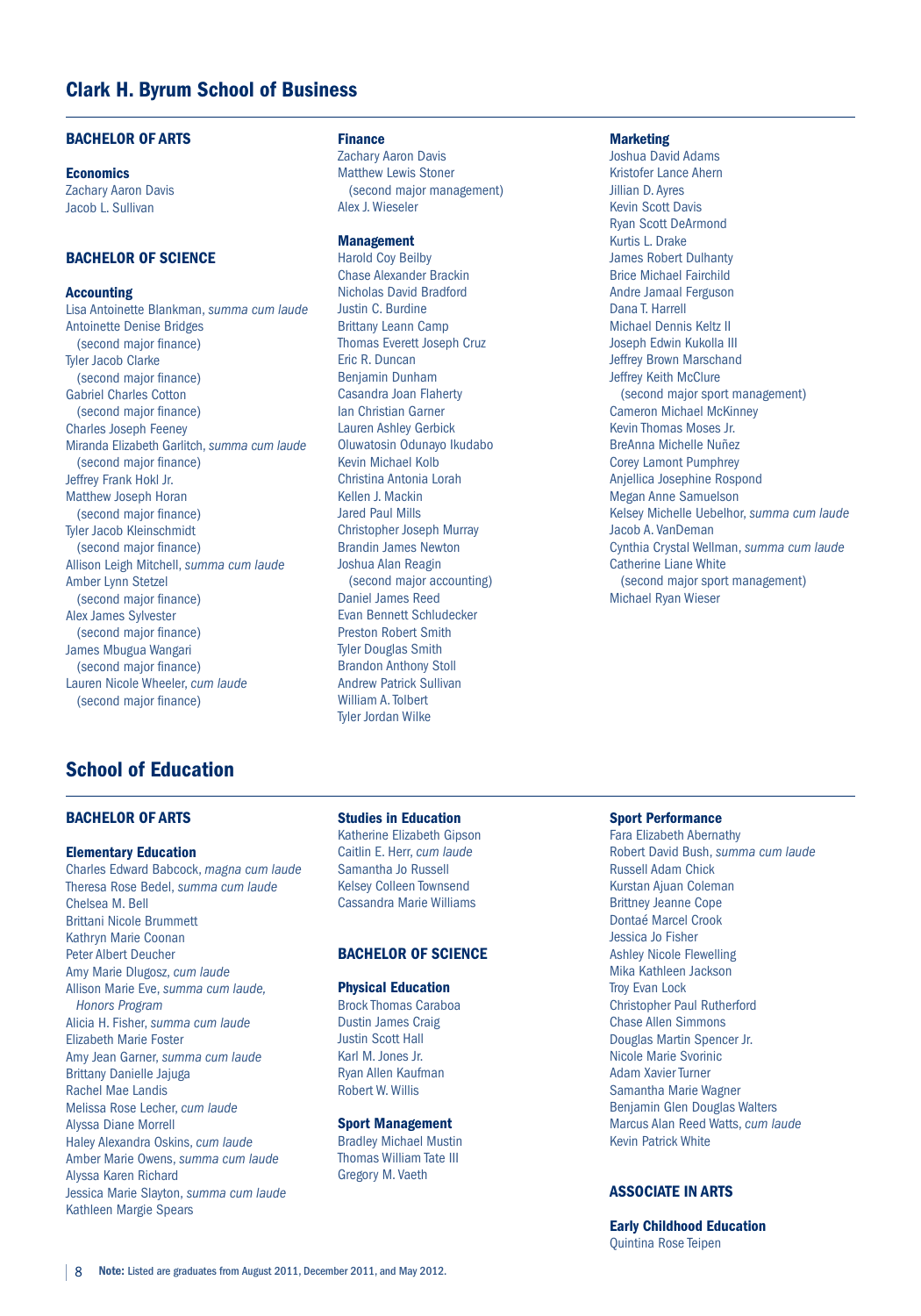### Bachelor of Arts

### **Biology**

Kevin Alexander Maloney

### **Mathematics**

Anna Esther Bedel, *summa cum laude* Lacey Elizabeth Hersman, *summa cum laude* Emily Rose Pusti, *cum laude*

### Bachelor of Science

#### **Biology**

Cameron August Brown Grace Patricia Dible, *summa cum laude, Honors Program* Larry Emerson Lavey Zachary M. McBride, *cum laude* Kyle Lee McFerran Kyle Lawrence Ratliff Nichole J. Schmidt, *magna cum laude* Nicholas Andrew Sommers Brittany Monique Strode Amber Renee Suiters Jack Wesley Wright

#### **Chemistry**

Amy Nicole Bueno, *summa cum laude, Honors Program* Matthew Alexander Hostetler, *summa cum laude* Sinead Emily Miller,*summa cum laude* Thomas Michael Sublett, *cum laude* Carrie Jo Upchurch Jamie Michelle Waller, *magna cum laude*

#### **Mathematics**

Brittany Nicole Miller

# School of Nursing

### Bachelor of Science in Nursing

Hilary Kay Abbott Jon Eric Allen Erin Lynn Andrews Rachel Lynn Arthur, *cum laude* Joe Michael Arts Heather Babbin, *cum laude* Hannah Elizabeth Biehl-Hershberger Gina Dicken Bindley, *magna cum laude* Amy Lynn Brooks Brittany Shy'rell Brown Sarianne Michelle Capehart Amber Lynn Carpenter, *summa cum laude* Jessica Ruth Carr Joshua James Carroll Stephanie Rae Chafin Sarah Katherine Cheek Kayla Danielle Chizum Abigail Kathleen Clark, *cum laude* Sarah Marie Clark Todd Allen Clark Shinedra Elaine Collins Emily Jane Conley, *magna cum laude* Rhianna Michelle Cox, *cum laude* Jessica Ann Coyner, *cum laude* Dustin Robert Craig Cassandra Jay Cudworth Nicholas T. Dascoli Saralyn Barbara Dewitt Mariama Diallo Priscila B. Doi Amanda R. Druppel Andrea Suzanne Durm Casey Beth Dye Gerald Matthew Eaton Chad Richard Edwards Jenna Beth Elmore, *summa cum laude* Ailissa M. Ethridge-Stapp April D. Faulconer Laura Beth Feder, *cum laude* Katherine Mackin Fischer, *cum laude* Britney Marie Fleming Valerie Jean Ford

Megan Diana Foxworthy Whitney Brigale Frame Anita LaNea Garrett Megan Michelle Gebraad Megan Elizabeth Gentleman Jackie Sue Gill Erika Bryn Goodnight Paula Marie Gore Emily Marie Haley, *cum laude* Margaret Theresa Hancock, *cum laude* Kara Ann Harlemert Kirby Charles Haskins Holly Kristen Herron Natalie R. Holmes Julie Lynn Huddleston Maria Thanh Tu Huynh Adam Joseph Jacobs Sharon Denise Jordan, *cum laude* Lindsey Elizabeth Karanovich Amanda Jo Klene, *cum laude* Stephanie Paige Knuckles Janelle Marie Krupowicz, *magna cum laude* Jessica Elayne Lainhart-Bonner Nikki Leeann Lawson Tyler Justin Lockridge Lauren Candace Lutz, *summa cum laude* Kundai E. Marimira Vanessa Martinez Katy Nicole McElhany Kelly Lynn McFarling, *cum laude* Heather Marie McNabney Preston John Meng, *summa cum laude* Kirk Daniel Meyers, *cum laude* Rachel Ellen Miller Laura L. Miller, *cum laude* Brittany Anne Moline, *cum laude* Amber Marie Montague Sarah Holt Murray Bobette N. Ngoma Elizabeth L. Nus, *magna cum laude* Kelsey Marie Oberhausen Alyson Anna Ochs Kristy René Outcalt Darien Lynnett Patterson

Duane Curtis Pullen Alexandra M. Quick Joanna Beth Reiman Deborah Leigh Rentzell Shaleea Rae Rickman Michelle Jeanette Rigel Brittany Erin Ringer, *magna cum laude* Gabrielle Alysse Rivera Jennifer Ellen Rivera Briana Leigh Roberts Jamie Lynn Roberts, *cum laude* Karen Ann Rodriguez Courtney Sue Rogers Anne Mary Scheumann Benjamin Lee Scott Felecia Lynn Scott Maria Gabrielle Shallenberger, *Honors Program* Jennifer Marie Slama Larissa Claire Smith Teresa Kay Smith Sarah Ann Sobecki Chad Sperry, *cum laude* Jacq'ulen Marie Stephany, *summa cum laude* Shannon Beth Stonebraker Toni Dawn Suarez C. Elizabeth Suess Loralee Suzanne Lynn Sweet, *summa cum laude* Adiam Goitom Teklehaimanot Ashley Nicole Thomas Kathryn Rose Toy Sophia Marie Trauner Alexandra Athanasia Trogadis Jennifer Lynne Uhl-Lynch Emily Brooke Unversaw Emily Renneth Walker Jason C. Wann Jessica Lynn Warner Courtney Maureen Wendt Ranada Ann Williams Annalisa Marie Williamson, *summa cum laude* Grant Daniel Wright Tina Hong-Ting Yang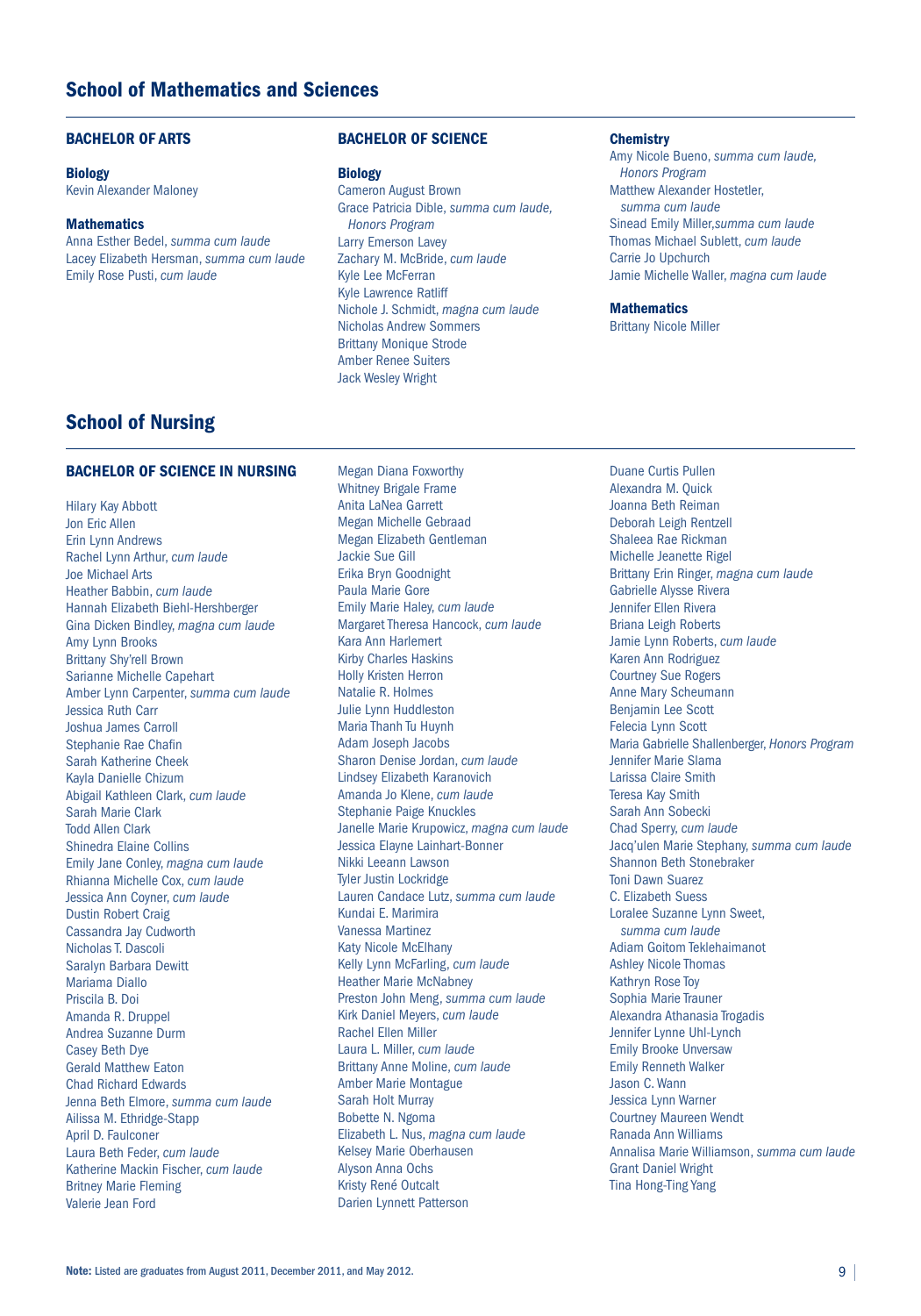Candidates in Marian's Adult Programs receiving a bachelor of business administration degree who have earned at least 60 credit hours of graded coursework at Marian University and who have achieved a grade point average of 3.50 or above are awarded honors as follows: honors for grade point average of 3.50; high honors for grade point average of 3.70; highest honors for grade point average of 3.80. In this program, honors are based on April 2012 academic status. Diplomas are awarded subject to satisfactory completion of requirements certified by the registrar.

### Bachelor of Business Administration

### Business Administration

Eric D. Bailey, *highest honors* Cathy Lynn Baker, *honors* Mary Lee Barnes Demeatrice LaShell Barton Holly Ann Beard, *high honors* Michael Frank Bohland, *honors* Germaine Diane Boyd, *highest honors* David Allen Broadus Malissa Kay Campbell David Robert Cazee Gisele M. Cheshier, *honors* Monique Coates Tekisha M. Collins Rosalind Raquel Conners Tonya D. Courtney, *highest honors* Gina Chanté Cowherd, *honors* Angela Reneé Davis, *highest honors* Marcia Kay Davison, *highest honors* Joy R. Day Cynthia Ann Dean, *honors* Tasha Ann Denton, *honors* Ashley Renee Dewar Michael Joseph Dine Chris Ann Dotson Kristi Suzanne Espiritu, *honors* Joan Marie Fairbanks, *highest honors* Eric Edwards Fink Carlotta Marie Ford, *honors* Jerrilyn Lanese Gainer Tommie S. Hamilton, *honors* John W. Hannagan, *highest honors* Todd Craig Hansen Diane Marie Harlow Kasey Mitchell Harpold Michael R. Hartsock Valerie Ann Heiney, *high honors* Matthew Marques Hesting Thomas William Hirchert, *high honors* LaShon Lynette Hodge Natalie E. Hoffman Jacqueline K. Hudman Cassandra Lynn Hughes Brian Patrick Hull, *highest honors* Pamela J. Ingalls Marc Anthony Jackson Crystal Reneé Jewell, *highest honors* Kamilah Shanai Jones Tiffany D. Kendall Chauncey Rae Lacey, *honors* Danielle Audrey Landfald, *highest honors* Brad Lindsey Legan

Ebony Ivory Lewis Katina Renee Lewis Carla Diane Long Sheryl A. VanWagner Lopez Michele Diane Lyons, *highest honors* Jeannette Marquez Megan L. McQuern Natisha Marie Miller Stephen Allan Moore, *honors* Cassa Nokkia Moore, *honors* Larry Connor Motes II Charles Porter Oakley Jr. Christopher Stephen Orr Arynn Eliza Jane Ozdemir Deanna Elaine Powers Pamela Maria Rice Joseph E. Ringham George Nader Rizk, *honors* La' Diedra Sjoneé Ross Davita Sanders, *honors* Marilen L. Saus Leeortis Sibley, *high honors* Karen Lynn Sloan Debra L. Smale, *high honors* Dessie I. Smith Theresa A. Stanback Brian Allen Stevens, *highest honors* Alicia Camille Stewart Robert Paul Suchyna II Natosha Renee Summers, *honors* Steven Conrad Susemichel Cathryn C. Taylor, *highest honors* Valerie G. Turner Diane Monique Tuttle, *highest honors* David T. Wairimu Kathy Sue Walker, *highest honors* Christina Michelle Walling John Oliver Walters Jr., *highest honors* Caitlin Eilis Ward Martha J. Wash Corey Allan Washington Donnie Ennis Wheaton, *honors* Sydney René White Janese Annette Wilson William Harold Wise IV, *highest honors* Gwendolyn C. Woodson Lee B. Yaist Jr., *highest honors* Tobi Len Yeatman

#### Human Resources Management

William C. Dilts Misty Rachelle Link Angeline Denise McAfee Donna Angela Meier, *honors*

### Management

Harry A. Anderson, *highest honors* John Mark Cole, *highest honors* Kevin L. Parrish Leonard L. Ray, *highest honors* Sherri Lynn Sanders Charles Steven Sturgill, *highest honors* Brandon Miles Wilson, *highest honors*

#### Associate of Business Administration

Business Administration Toni M. Atkinson Vanessa Marie Banda Darlene Annette Battles Wuanita Bell Lisa Lynn Beyer Brian J. Bongen Cindy Jo Bray Brandon Scott Britton David Michael Brown David Robert Cazee Steven E. Clemons Maelisha Jenea Coleman Sharelle Nicole Cross-Ingram Sarah Aleen Cummings Harold Eugene Davis II Rosalba Ramirez Delgado Brandi Ruth Furnish Emmanuel Jason Gonzalez Susan Kelley Grisby Andrea R. Grube Valerie Ann Heiney Theresa Marie Hyde Marc A. Jackson Anthony Paul Kamp Elizabeth Ann Lineback JoEvette McAlpin Janna Denise Montgomery Darren Maurice Peoples Sandra Leeann Pugh Laura Elizabeth Pung LaTochia Rena Rice Reginald J. Smith Terrance D. Turner

Human Resources Management Sylvia Kocina Sterling

#### Management

Teresa Rene Ammons Williams Jacqueline Anne Isaacson Jill Marie Peterson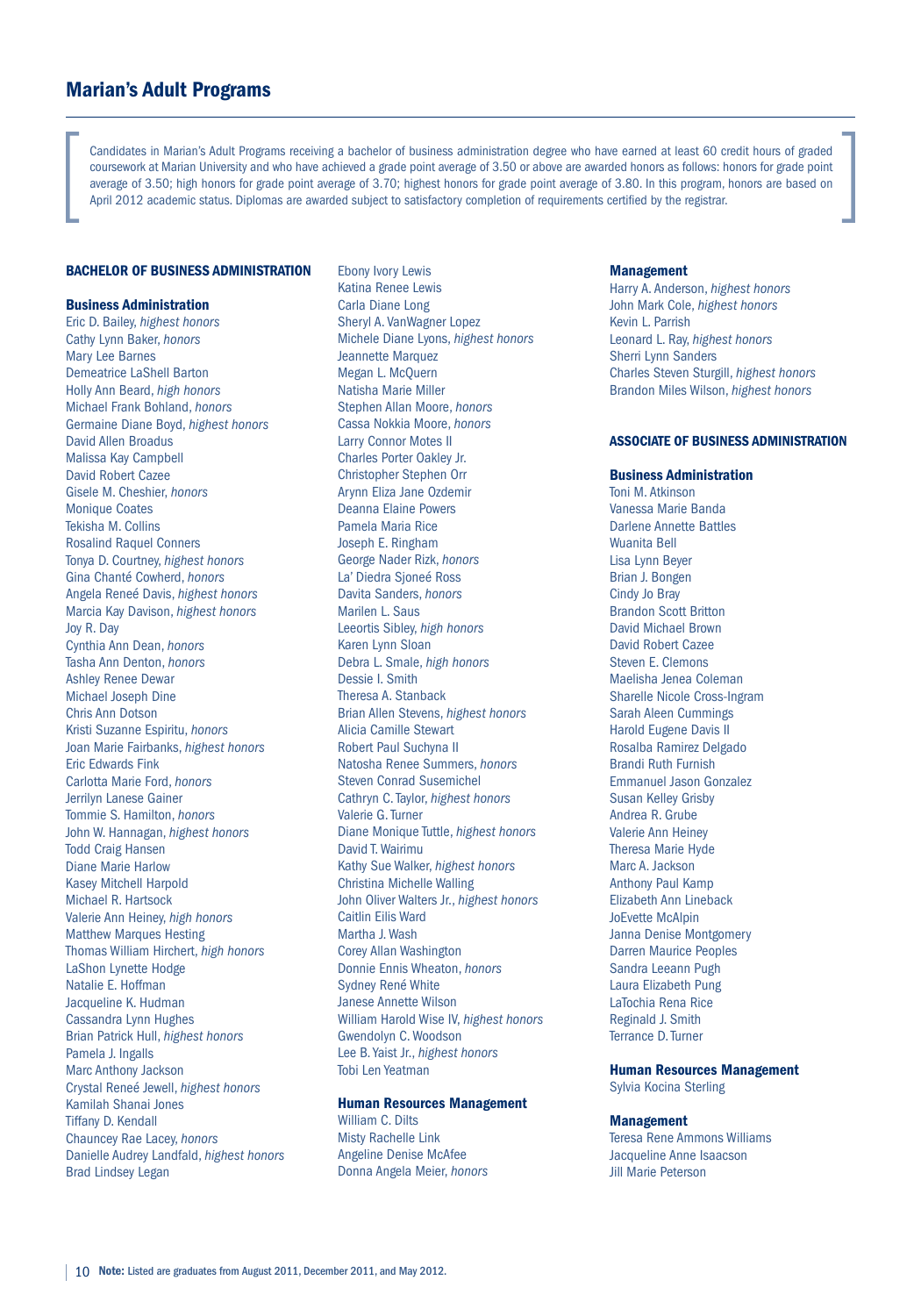# Graduates Receiving Grants, Fellowships, Assistantships, and Department Awards

#### **ATHLETICS**

Marcus Alan Reed Watts, M-Club Senior Scholar Athlete Award

**Sinead Emily Miller, M-Club Senior Scholar** Athlete Award

#### School of Liberal Arts

Skylar Michele Halpin, Art Department Award of Excellence

Isaiah Anthony Newkirk, The Sister Dolorita Carper Award of Achievement in Art

Justin Eugene Alvis and Mallori Elizabeth **Smith, Outstanding Senior in English** 

Laura Elizabeth Neuman, Goethe Institute Book Award for Students of German

**Shelby Ann Livengood, Sister Mary Carol** Schroeder Memorial Award, History

Jamie Michelle Waller, Senior Award for Outstanding Achievement in Music

Tyler Ray Tenbarge, Philosophy Award

Kelsee Marie Evans, Joseph N. Hingtgen Distinguished Senior in Psychology Award

Laura Elizabeth Neuman, Senior Award for Outstanding Achievement in Foreign Language Study: Spanish

Allison Marie Boike, Theatre Department Senior Service Award

Katherine Amanda Orberson, Theology Award

### Clark H. Byrum School of Business

Lisa Antoinette Blankman, Indiana CPA Society Outstanding Senior Accounting Major Award

Kelsey Michelle Uebelhor, Ken Elmendorf Outstanding Graduate in Business Administration

Cynthia Crystal Wellman, The Sister Laurita Kroger Award

Megan Anne Samuelson, Allison Fellow

150-Hour Accounting Program Lisa Antoinette Blankman, Tyler Jacob Clarke, Gabriel Charles Cotton, Charles Joseph Feeney, Miranda Elizabeth Garlitch, Matthew Joseph Horan, Tyler Jacob Kleinschmidt, Allison Leigh Mitchell, Joshua Alan Reagin, Amber Lynn Stetzel, James Mbugua Wangari, Lauren Nicole Wheeler.

### SCHOOL OF EDUCATION

Amy Jean Garner, Senior Award for Outstanding Achievement in Elementary Education

Adam Michael Swift, Senior Award for Outstanding Achievement in the Secondary Licensing Program

Kathleen Margie Spears, The Rosanne Pirtle Kindergarten Award

Robert David Bush, Outstanding Senior in Health and Physical Education

Reem Fryling, Master's Award for Outstanding Achievement in Elementary Education

Lynn Marie Molnar, Master's Award for Outstanding Achievement in Exceptional Needs Education

Nicole Leneah Hakes, Master's Award for Outstanding Achievement in Secondary Education

Indiana Association of Colleges for Teacher Education Award for Outstanding Future Educator Alicia H. Fisher, *Elementary* Lacey Elizabeth Hersman, *Secondary* Elizabeth M. Herrera, *Master's Bridge to Teaching*

### SCHOOL OF MATHEMATICS and Sciences

Zachary M. McBride and Nichole J. Schmidt, The Senior Biology Recognition of Excellence Award

Matthew Alexander Hostetler, American Institute of Chemists Award

Lacey Elizabeth Hersman, Outstanding Achievement in Mathematics

Carrie Jo Upchurch, National Science Foundation GK-12 Fellowship

### SCHOOL OF NURSING

Loralee Suzanne Lynn Sweet, Nursing Academic Excellence Award – Traditional Program

Jenna Beth Elmore, Nursing Academic Excellence Award – Accelerated Program

Kelsey Marie Oberhausen, Nursing Leadership Award

BreAnna Michelle Nuñez, John Sweany Maid of Marian Memorial Spirit Award

Philippe Andre Moore, John Sweany Knight of Marian Memorial Spirit Award

Matthew Joseph Horan, John Sweany Knight of Marian Memorial Spirit Award (awarded May 2011)

Amy Nicole Bueno, Alumni Association Distinguished Senior Award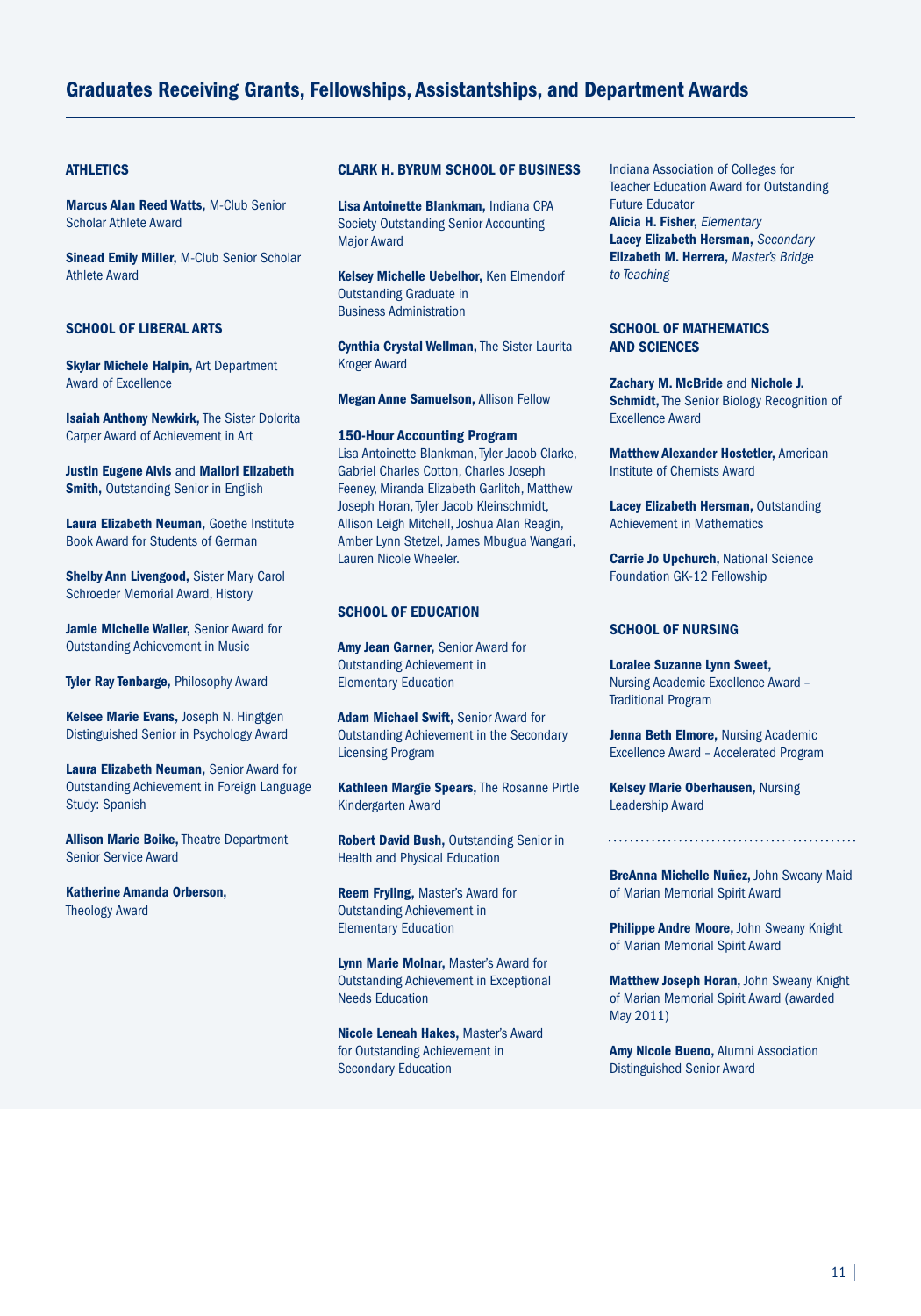# Honor Societies

### ALPHA DELTA SIGMA

A national honor society that recognizes and encourages scholastic achievement in advertising studies. Students must have maintained a 3.25 grade point average overall and within all advertising related courses, and must have completed at least two advertising courses. Students may be nominated for membership during their senior year.

Members: Cynthia Crystal Wellman, Kelsey Michelle Uebelhor.

#### DELTA EPSILON SIGMA *(Beta Eta Chapter)*

A national scholastic honor society recognizing and encouraging high scholarship among students of Catholic colleges and universities.

Justin Eugene Alvis, Harry A. Anderson, Charles Edward Babcock, Eric D. Bailey, Cathy Lynn Baker, Misty Michelle Black, Allison Marie Boike, Amy Nicole Bueno, Tonya D. Courtney, Angela Reneé Davis, Marcia Kay Davison, Cynthia Ann Dean, Tasha Ann Denton, Laura Beth Feder, Katherine Mackin Fischer, Austin Joseph Hall, Valerie Ann Heiney, Caitlin E. Herr, Allyson Catherine Higgenbottom, Matthew Alexander Hostetler, Crystal Reneé Jewell, Danielle Audrey Landfald, Donna Angela Meier, Brittany Anne Moline, Stephen Allan Moore, Elizabeth L. Nus, Emily Rose Pusti, Leonard L. Ray, Brittany Erin Ringer, Jamie Lynn Roberts, Nichole J. Schmidt, Leeortis Sibley, Jessica Marie Slayton, Jacq'ulen Marie Stephany, Natosha Renee Summers, Cathryn C. Taylor, Tyler Ray Tenbarge, Jamie Michelle Waller, John Oliver Walters Jr., Brandon Miles Wilson, William Harold Wise IV.

### KAPPA DELTA PI

An international honor society in education that recognizes excellence in education. Kappa Delta Pi members make up the top 10 percent of those entering the field of education, and they exhibit the ideals of scholarship, high personal standards and promise in teaching and allied professions.

Members: Brandon Lee Appleton, Anna Esther Bedel, Theresa Rose Bedel, Jessica Reneé Buell, Mellissa Merindy Carpenter, Peter Albert Deucher, Elizabeth Suzanne Dilts, Allison Marie Eve, Alicia H. Fisher, Amy Jean Garner, Jean Mary Guernsey, Caitlin E. Herr, Lori Rhea Jones, Melissa Rose Lecher, Mary Jo Mack, Amanda Sue McCarthy, Haley Alexandra Oskins, Amber Marie Owens, Emily Rose Pusti, Laura Elizabeth Riggins, Susan Kimberly Shonle, Kathleen Margie Spears, Ashley Lauren Stewart, William David Templeton.

#### PSI CHI

A national psychology honor society for students with a major or minor in psychology, who have maintained a 3.0 general average, a 3.25 average in psychology, and have completed at least nine hours in psychology at the time of nomination.

Members: Anna Esther Bedel, Elizabeth Kain Campbell, Kelsee Marie Evans, Caitlin E. Herr, Allyson Catherine Higgenbottom, Morgan Doughty Jones, Sarah Ann McGary.

SIGMA THETA TAU INTERNATIONAL *(Omega Chapter-At-Large)*  This honor society of nursing recognizes achievement and leadership in nursing and commitment to high standards of the profession. Baccalaureate nursing students may be nominated to membership in their junior year.

Members: Hilary Kay Abbott, Rachel Lynn Arthur, Heather Babbin, Gina Dicken Bindley, Amber Lynn Carpenter, Rhianna Michelle Cox, Jenna Beth Elmore, April D. Faulconer, Laura Beth Feder, Katherine Mackin Fischer, Valerie Jean Ford, Kara Ann Harlemert, Amanda Jo Klene, Janelle Marie Krupowicz, Nikki Leeann Lawson, Heather Marie McNabney, Kirk Daniel Meyers, Laura L. Miller, Bobette N. Ngoma, Kelsey Marie Oberhausen, Brittany Erin Ringer, Loralee Suzanne Lynn Sweet.

#### SIGMA TAU DELTA *(Alpha Beta Omicron Chapter)*

An international honor society for students with a major or a minor in English, who have maintained a 3.00 general average, a 3.25 average in English, and who have completed at least nine hours in English at the time of nomination.

Members: Justin Eugene Alvis, Allison Marie Boike, Marissa L. Coffin, Brianna Jean McCaslin, Karen Ann McNulty, Mallori Elizabeth Smith, Adam Michael Swift.

### Who's Who Among Students in American Universities and Colleges, 2011-12

Charles Edward Babcock, Theresa Rose Bedel, Chelsea M. Bell, Wesley Michael Bremer, Brittani Nicole Brummett, Amy Nicole Bueno, Elizabeth Kain Campbell, Kathryn Marie Coonan, Peter Albert Deucher, Kelsee Marie Evans, Alicia H. Fisher, Jonathan M. Fuller, Amy Jean Garner, Lacey Elizabeth Hersman, Allyson Catherine Higgenbottom, Matthew Alexander Hostetler, Morgan Doughty Jones, Joseph M.J. Kruse, Katherine Irene Lubs, Brianna Jean McCaslin, Karen Ann McNulty, Laura Elizabeth Neuman, Katherine Amanda Orberson, Amber Marie Owens, Charles Andrew Peñalosa, Kyle Lawrence Ratliff, Ana Paola Ruiz, Jessica Marie Slayton, Mallori Elizabeth Smith, Loralee Suzanne Lynn Sweet, Tyler Ray Tenbarge, Alexander Thomas Witt.

# Student Government of Marian University Senior Officers

Kevin Michael Kolb, *President* Amy Nicole Bueno, *Senior Class President* Kyle Lawrence Ratliff, *Academic Affairs Representative* Chauncey Rae Lacey, *Non-Traditional Student Representative* Karen Ann McNulty, *Campus Events Committee President*

# Senior Class Officers

Amy Nicole Bueno, *President* Kevin Michael Kolb, *Treasurer*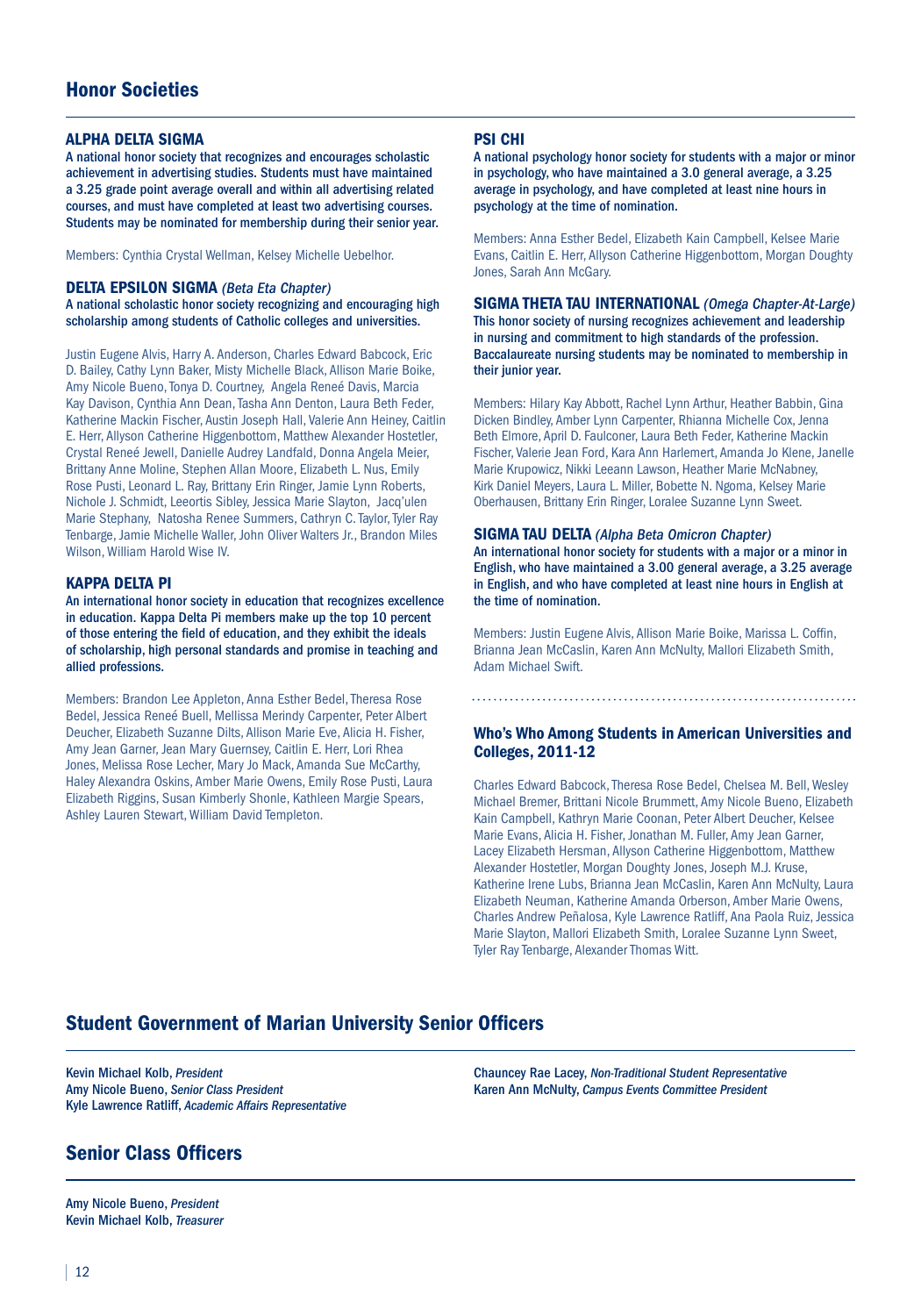### Our Vision

Provide an education that profoundly transforms lives, society, and the world.

At Marian University we achieve this vision by preparing graduates who are:

- • knowledgeable and professional;
- $\cdot$  inquisitive in a broad, multi-dimensional, and critical way;
- • ethically informed and holistic in perspective; and
- • spiritually mature.

### Our Mission

Marian University is a Catholic university dedicated to excellent teaching and learning in the Franciscan and liberal arts traditions.

### Our Franciscan Values

Our campus welcomes students of all faiths who seek an educational experience that emphasizes a Franciscan understanding of the values of dignity of the individual, peace and justice, reconciliation, and responsible stewardship, informed by prayer.

Upon this strong foundation are three pillars of strength, on which all of the accomplishments of the Marian University community rest:

- • a commitment to excellent teaching and learning;
- • curriculum and programs in the liberal arts, Franciscan, and Catholic traditions; and
- • a campus community that creates a rich faith, culture, and social environment that nurtures high academic achievement and the ultimate purposes of higher education.

We create remarkable futures for those who attend Marian University by strengthening and building on these pillars.